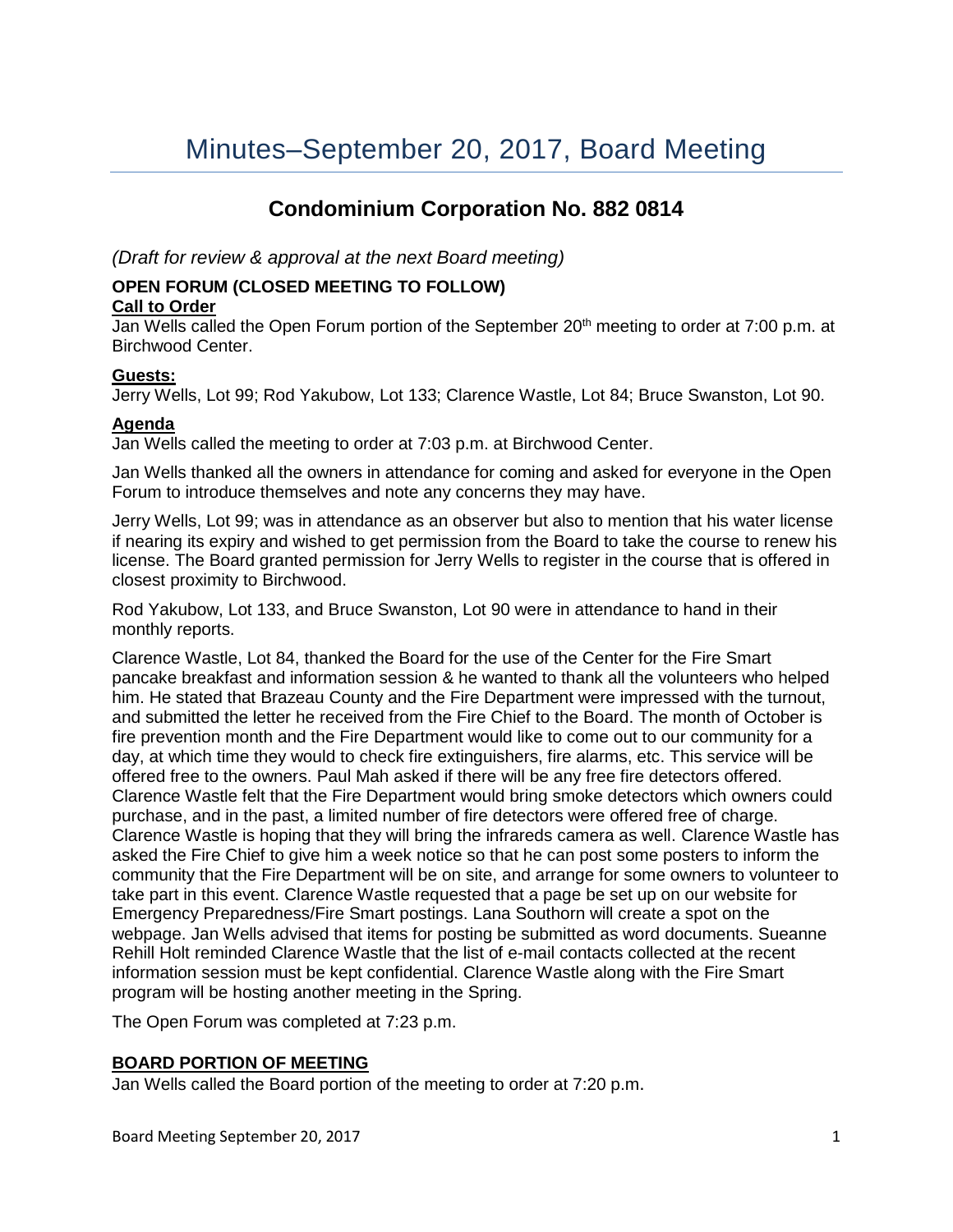# **Water Report**

Rod Yakubow submitted the August 2017 water reports including water usage for filing. Water usage has appeared normal, and the rain in the last few has helped with the usage. The fire hydrant near lot 17 has been shut down as there appeared to be water around it. Rod Yakubow will continue to monitor it. There are still concerns from the Government of Alberta with the Cedar Glen Pump House. There was a request for a usage report for May to August 2017 which Rod Yakubow has forwarded this to the government.

Water usage for Aspen Grove was 28,970 gallons, Cedar Glen was 26,920 gallons, and Willow Ridge was 172,766 gallons for a total of 228,656 gallons. Total chlorine was19.25 gallons.

Rod Yakubow reminded the Board that there is a problem with shutting down the CC Value on Lot 71. The Board requested this CC value be replaced before winter. Glenn Gallant will work with Rod Yakubow to complete this job, and Rod Yakubow will call Alberta One Call for line location. There was some discussion regarding the purchase of methane monitors. The engineer noted this in the Reserve Fund Study, and the contact from the Government of Alberta has also asked about methane monitors.

### **Site Services Report**

Bruce Swanston submitted his August/September report. Bruce Swanston advised the Board that he found the missing location sign that was posted inside the gate at the point where the roads split to Cedar Glen and Oak Place. Bruce Swanston also informed the Board that during the ditching he borrowed some wood from Glenn Gallant to build barriers for Fortis. The Board advised Bruce Swanston to go ahead and replace the boards. Tree removal and cleanup has been completed for 2017. Jan Wells asked Bruce Swanston and Glenn Gallant to revisit the ditching at Lot 73 since they have removed the decorative rocks that were in the ditch. Glenn Gallant and Bruce Swanston will follow up, and since the machine used for ditching is still in the community, the job can be done as soon as the area dries up.

Bruce Swanston informed the Board that there are some culverts that need to be flushed, and some culverts need to be trimmed. Bruce Swanston will contact Mike Lachance to provide this service. Bruce Swanston was provided with a copy of the Contractor Quotation form which is to be filled out and signed by the contractor.

Bruce Swanston also reported some instances of sewage overflow. The Board has notified the owners and will implement fines and report the overflows to Alberta Environment if the owners do not rectify the situations. Jan Wells asked Bruce Swanston to check the septic tank at the Center, and have it pumped out if needed.

Bruce Swanston also asked the Board for permission to replace the cement riser on the holding tank at Nielsen Park. The Board asked him to get some quotes to replace the riser. Bruce Swanston received a call from an owner last week with concern of a fire in a fire pit in the neighborhood that was dangerous due to the wind. Glenn Gallant went to investigate the fire and asked the owners to be careful and not to leave it unattended. Owners complied without any further issues.

**Roll Call of Members**: Jan Wells; Sueanne Rehill Holt; Lana Southorn; Paul Mah; Bev Baltesson; Glenn Gallant; and, Crystal Heck, (Accountant/Recording Secretary).

### **Approval of Minutes**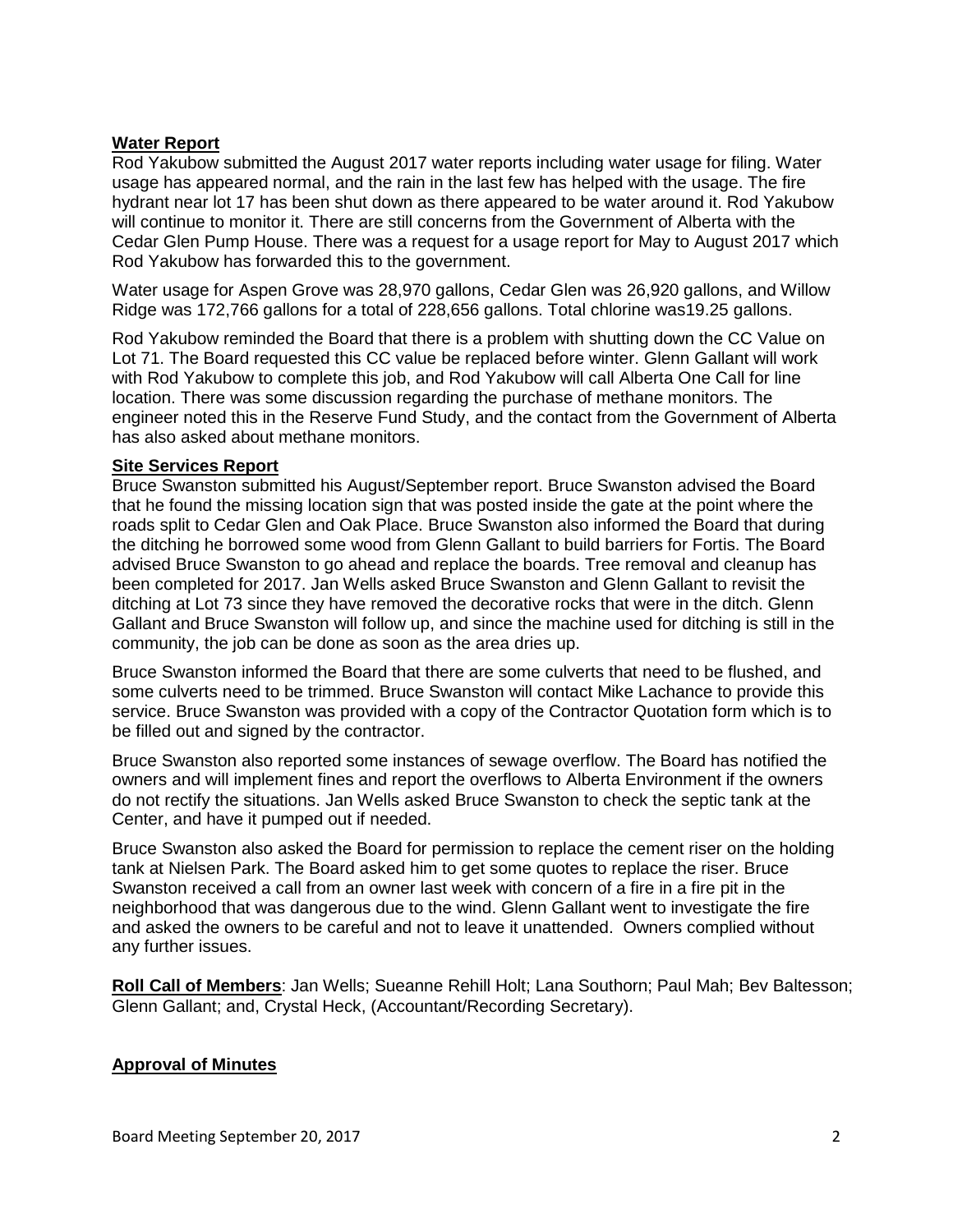Sueanne Rehill Holt moved that the minutes of the August 16, 2017 Board Meeting be accepted as presented. The motion was seconded by Bev Baltesson, carried unanimously.

# **Director's Reports**

## **Financial – Crystal Heck and Bev Baltesson**

Crystal Heck submitted copies of the July 2017 financial report. A good response came from the last 29 reminder letters sent to owners. Crystal Heck will send out arrears over 60 days notices next week to all the owners that have not responded to the over 30-day reminders.

Bev Baltesson gave an update report on the condominium fee payment status: there are currently no payments from 11 lots which includes the 2 lots sent to the lawyers; one owner has been found and currently has been in contact with our lawyers and is planning to get his account up to date; and there are partial payments from 15 lots of which 8 lots are current. Bev Baltesson has handed out a welcome package to new owners at Lot 122, and will be delivering a welcome package to the new owners at Lot 104. The owner responsible for security gate repairs was sent a letter, followed by a phone call and has until October 1, 2017 to pay for the costs. During the ditching, there was a secondary culvert replaced and the owner has reimbursed the Board for the expenses.

# **Site Services- Glenn Gallant, Paul Mah**

Glenn Gallant reported that the gravelling is complete. There were 6 boxes of gravel purchased and spread on the 16th of September. The ditching is 90% complete, but Lots 19 and 20 are still outstanding. Paul Mah is continuing with weekly site inspections. Overall there is an improvement within the community, however, he continues to work diligently with abandon lots. Tree removal on the east side of the road inside the security gate was completed by Open Sky thus wrapping this work up for the year. The Board thanked Paul Mah for his efforts in getting these trees removed. Paul Mah gave Lana Southorn the Elite Line Locating aerial photos of electrical facilities for filing.

There are concerns regarding the bridge deck. Glenn Gallant feels that it is too late in the year to complete work on the bridge. Bruce Swanston is currently attempting to get the sweeper, belonging to the golf course, in working order so that it can be used to sweep the bridge. Because this bridge deck was part of the Reserve Fund Study, it was decided that Glenn Gallant should attempt to get a contractor in place to proceed with bridge repairs. Crystal Heck will check the files to determine what contractor was used for bridge repair in the past. Jan Wells will contact Keystone Field Engineering to for advice as to whether the repairs can be left until spring.

### **Secretarial**

Lana Southorn has been working with Jan Wells to organize the water documents for filing, and this project is near completion. Lana Southorn also prepared a contractor quotation form for Site Services; formatted revised contracts; and printed documents for five complete Welcome Packages.

### **Brazeau County Liaison**

Sueanne Rehill Holt will work with Brazeau County to help with the process of map or location signs for the Fire Smart program. Sueanne Rehill Holt will again attempt to contact the owner of the land that is used as our south emergency access to determine whether the road condition will meet the standards to enable emergency vehicles for access and evacuation.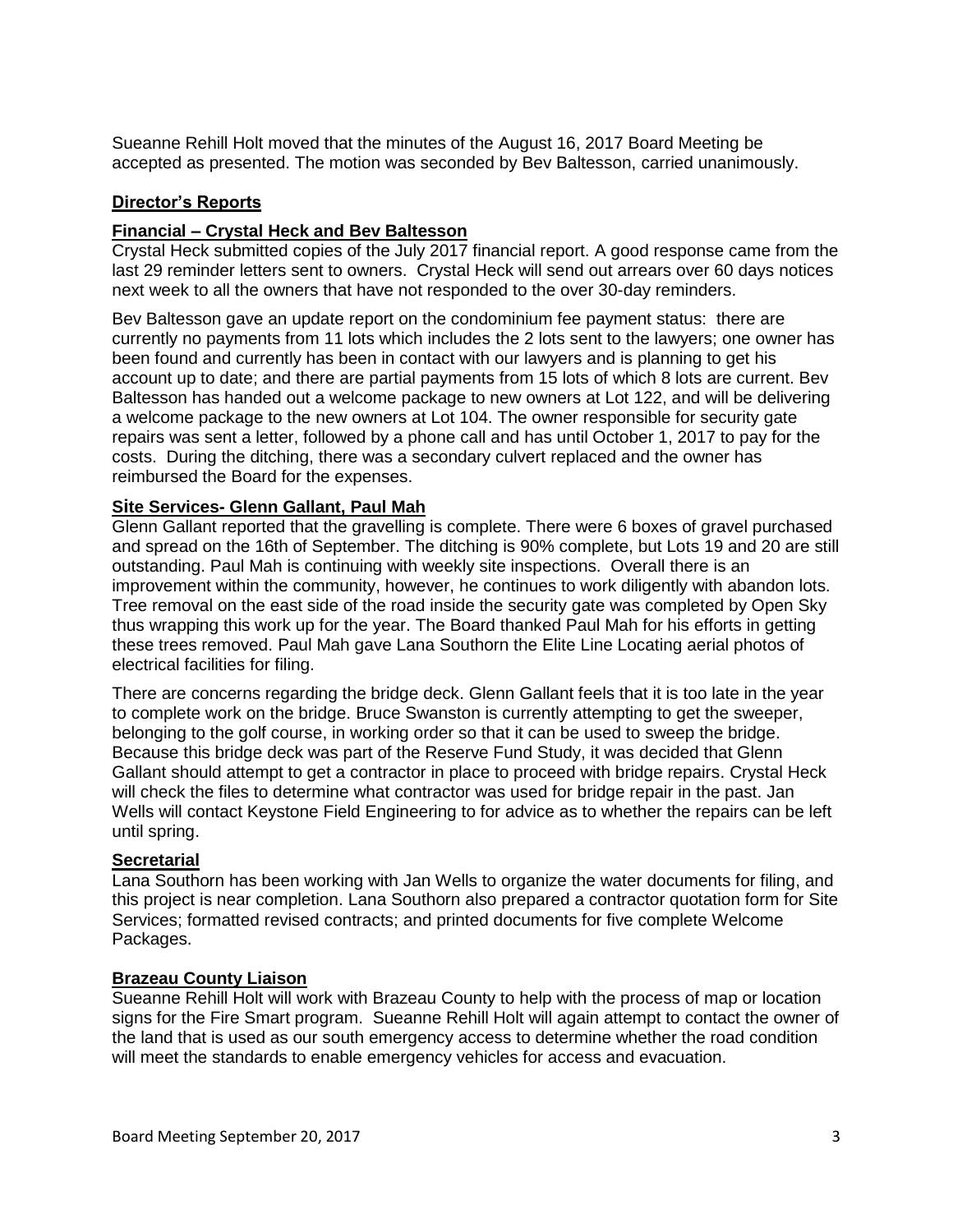Sueanne Rehill Holt will contact Brazeau County to determine if it would be helpful for them to have a copy of the development applications approved by the Board. Currently this process is not in place and the Board would be willing to provide Brazeau County with this information if they wish.

There was a lengthy discussion regarding the Brazeau County Animal Control, and the dogs at large in the community. The Rules and Regulations need to be updated in this regard. Sueanne Rehill Holt will contract Brazeau County to clarify the procedure of dogs at large in the community.

Sueanne Rehill Holt will be in contact with Brazeau County regarding the Terabyte/Xplornet contract that has been in place for several years to see if there is an update required.

## **Old Business**

- **Dust Control** Sueanne Rehill Holt and Jan Wells will draft a letter to Brazeau County for the community to be placed on Brazeau County's list for dust control in Spring 2018.
- **Culverts and Ditches** completed other than Lots 73, 19, and 20.
- **Electrical Boxes** Two out of the six have been installed.
- **WCB Coverage Requirements** Sueanne Rehill Holt has been in contact with WCB, and this matter is currently in the hands of WCB to determine coverage.
- **Emergency Signs at Center and Front Gate** the emergency sign has been installed at the Center, and will be installed at the front gate soon.
- **Bank Erosion – Lot 168** tree removal has been completed.
- **Locks for Gate at Cedar Glen and Sheds** Paul Mah has volunteered to purchase 4 or 6 locks keyed the same for Cedar Glen and sheds.
- **Rural Crime Watch** currently has a new president. Jan Wells has not been able to obtain further information, but will follow-up.
- **Culvert Repair and Replacement** Sueanne Rehill Holt noted that a culvert repair and replacement policy should be in place for the community. Sueanne Rehill Holt will contact Brazeau County to see if they have any guidelines in place that would be helpful for the Board as this would be useful to add to our Rules and Regulations for consistency throughout the community.

### **New Business**

No items arising from Open Forum

### **Other**

- **Contractor Quotation Form** after some discussion it was decided that the form should include further revisions. Lana Southorn will make the noted changes to the form, and provide copies of the form to Site Services.
- **Methane Monitors** Jan Wells will work with Jerry Wells and Rod Yakubow to purchase methane monitors.